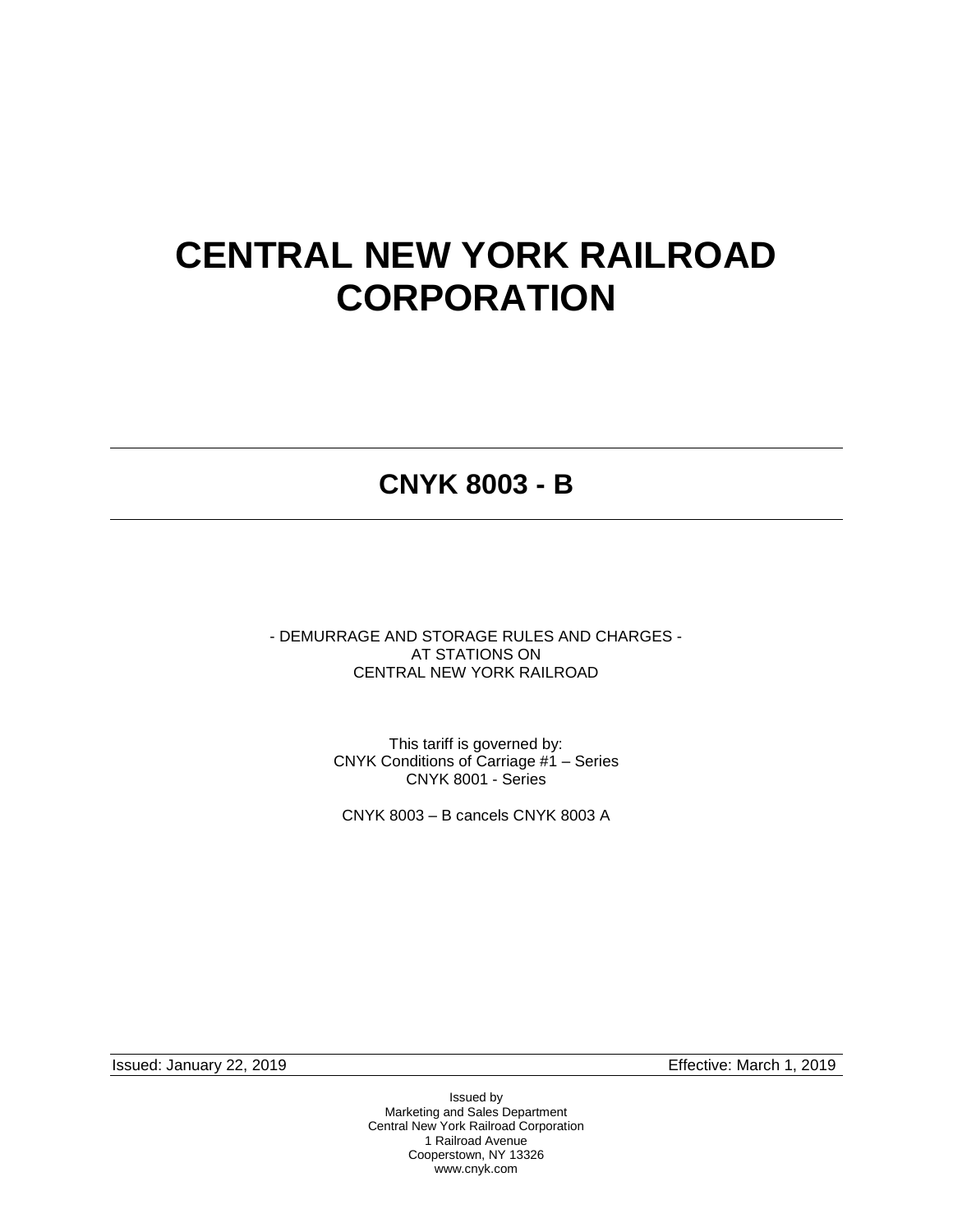### TABLE OF CONTENTS

### ITEM PAGE

| 100  | Demurrage and Storage: Purpose and General Rules                            | 2 |
|------|-----------------------------------------------------------------------------|---|
| 200  | Notification to Consignor or Consignee                                      | 3 |
| 300  | Notification to CNYK                                                        | 3 |
| 400  | Cars Held for Loading                                                       | 3 |
| 500  | Cars Held for Complete Unloading                                            | 4 |
| 600  | Free Time for Demurrage and Storage                                         | 4 |
| 700  | <b>Claims</b>                                                               | 4 |
| 800  | Storage of Private, Loaded, Non-Hazardous Cars Held on Railroad Tracks      | 5 |
| 850  | Storage of Private, Loaded, Non-Hazardous Cars Held in a Transload Terminal | 5 |
| 900  | Demurrage Charges                                                           | 6 |
| 925  | Demurrage Charge Chart                                                      | 6 |
| 950  | Storage Charges                                                             | 7 |
| 960  | Storage Charge Chart                                                        | 7 |
| 975  | <b>Track Occupancy Charges</b>                                              | 8 |
| 1000 | Glossary of Terms                                                           | 9 |
|      |                                                                             |   |

Issued: January 22, 2019 Effective: March 1, 2019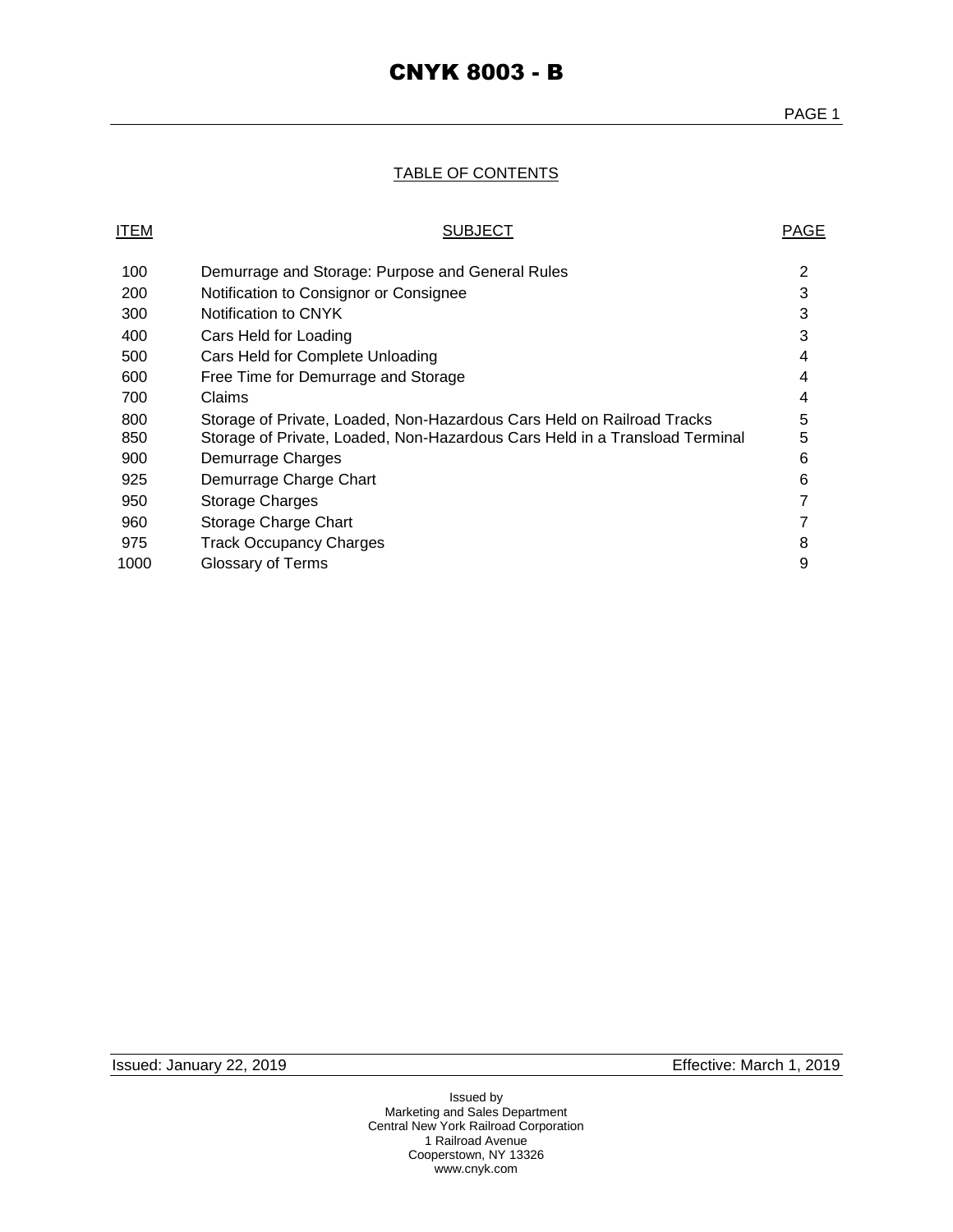#### **ITEM 100 - DEMURRAGE AND STORAGE: PURPOSE AND GENERAL RULES**

- A. Demurrage is a charge for detaining a railroad-controlled car on railroad or customer-controlled tracks. Railroads charge demurrage as an incentive for customers to load and unload cars promptly. Demurrage also helps to compensate the railroad for unanticipated car hire (rental) charges and equipment costs.
- B. Demurrage applies on all railroad-controlled cars except foreign marked rail cars assigned to a specific customer on the CNYK for outbound shipment. Assigned empty cars are commonly referred to as 'pool cars'. Pool cars subject to storage charges as outlined in Item 950 below.
- C. Storage is a charge for holding a private car on a railroad-controlled track. As with demurrage, railroads charge storage primarily as an incentive for customers to load and unload cars promptly. Storage also helps to compensate the railroad for the cost of using its tracks and property.
- D. Shipments transported via the CNYK Railway are subject to demurrage and storage charges only as published in this tariff.
- E. Private cars placed or stored on customer owned or leased tracks are not subject to demurrage or storage charges.
- F. Weekends are treated the same as regular business days for the purpose of calculating demurrage and storage charges. Once a car is constructively or actually placed, or put into storage status, every day is counted.
- G. The date and time that forwarding instructions are received, or is otherwise received in writing, governs the calculation of demurrage and storage. Rail car releases and billing &/or forwarding instructions cannot be back-dated.
- H. Verbal releases and forwarding instructions cannot be accepted. All notifications are to be sent to the CNYK Customer Service Department using one of the following options:
	- a.) EDI (electronic data interchange)
	- b.) E-bol or other ShipperConnect applications
	-
	- c.) Facsimile (607) 547-8632<br>d.) E-mail customerservice - customerservice@nysw.com
- I. If CNYK fails to make the customer's next scheduled switch after a customer has requested that a car be delivered, or if forwarding instructions have been received for a car in storage, then free time will be granted for that car until such switch is made.
- J. Since CNYK does not control the flow of inbound cars from connecting railroads, no allowance can be made for the bunching of inbound railcars.
- K. Demurrage and storage charges are billed monthly. Demurrage invoices include all cars released during the month. Storage invoices include accrued charges on all cars in storage, including those not yet released.
- L. Demurrage and storage invoices must be paid within fifteen (15) calendar days from the presentation of the invoice.

Issued: January 22, 2019 Effective: March 1, 2019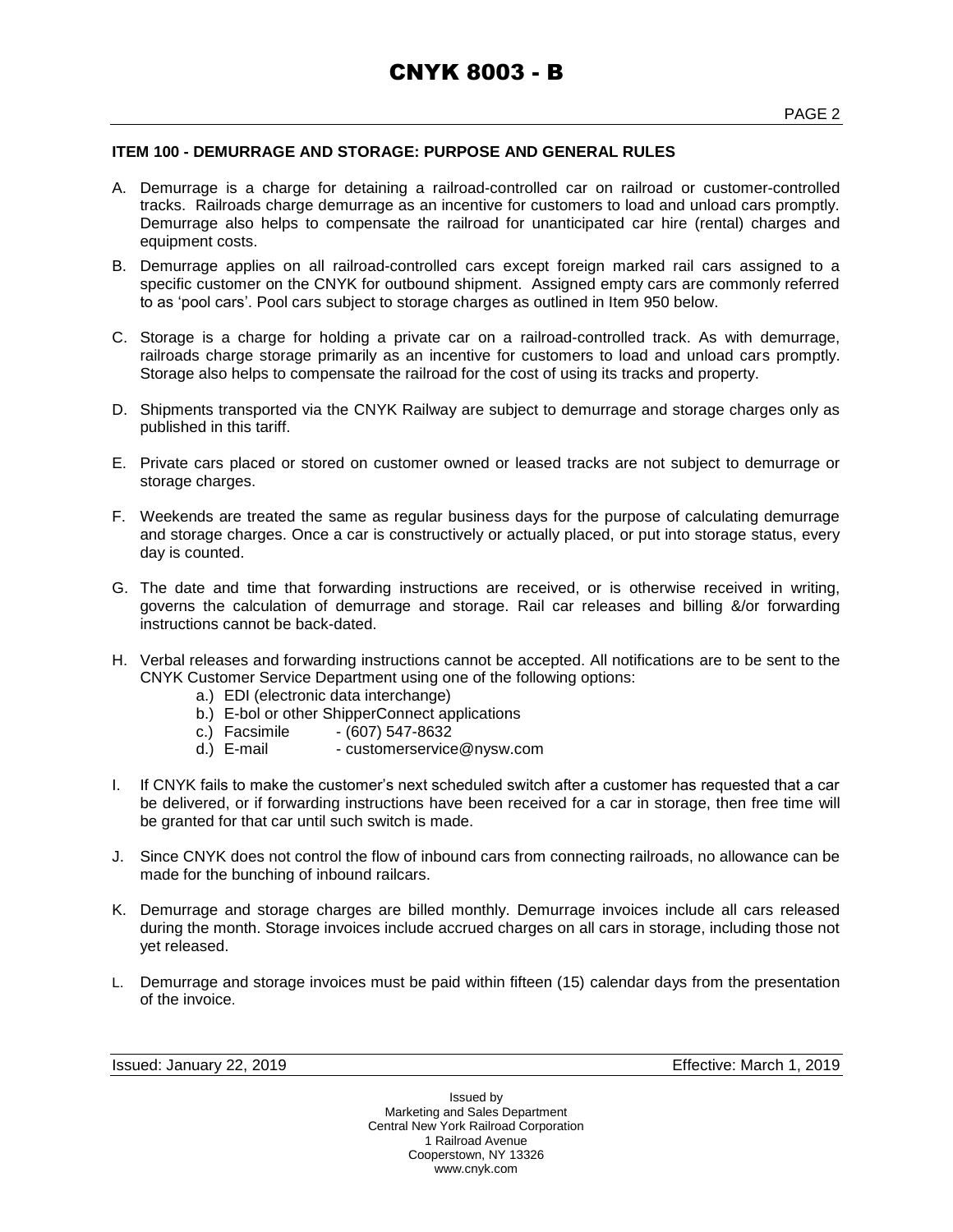### **ITEM 200 – NOTIFICATION TO CONSIGNOR OR CONSIGNEE**

The following notifications will be furnished as indicated:

1. Cars for placement at other than Public Delivery Tracks:

a. Notice of constructive placement if cars are held on CNYK tracks due to reasons attributable to the consignee or consignor

b. Delivery of car upon tracks of the consignee will constitute notification

c. When two or more parties, each performing their own switching, take delivery of cars from the same interchange track, notification will be given when the cars are placed on the interchange track

- 2. Cars for Public Delivery Tracks: Notification will be given when car is actually placed.
- 3. Cars stopped in transit:

Notice will be given to the consignor, consignee or owner responsible for the car being stopped upon arrival of the car at the point of the stoppage.

4. Refused Loaded Car:

When a loaded car is refused at destination, CNYK will give notice of such refusal to the consignor or owner.

Notification of the car initial and number may be given in writing or electronically.

#### **ITEM 300 – NOTIFICATION TO CNYK**

Notification to CNYK is considered to have occurred when date, time, forwarding instructions, empty release information or other disposition is received by the CNYK from consignor/consignee. When electronic or mechanical devices are used to furnish this information, the recorded date and time that the instructions are received will govern.

#### **ITEM 400 – CARS HELD FOR LOADING**

CNYK considers a loaded car released when the following applicable conditions are met:

- 1. Complete loaded bill of lading submitted to the CNYK's Customer Service Department
- 2. CNYK's Customer Service Department is notified that the car is released for loaded movement by the CNYK per the bill of lading instructions

Cars found to be improperly loaded or overloaded at origin will not be considered released until the load has been adjusted properly.

Issued: January 22, 2019 Effective: March 1, 2019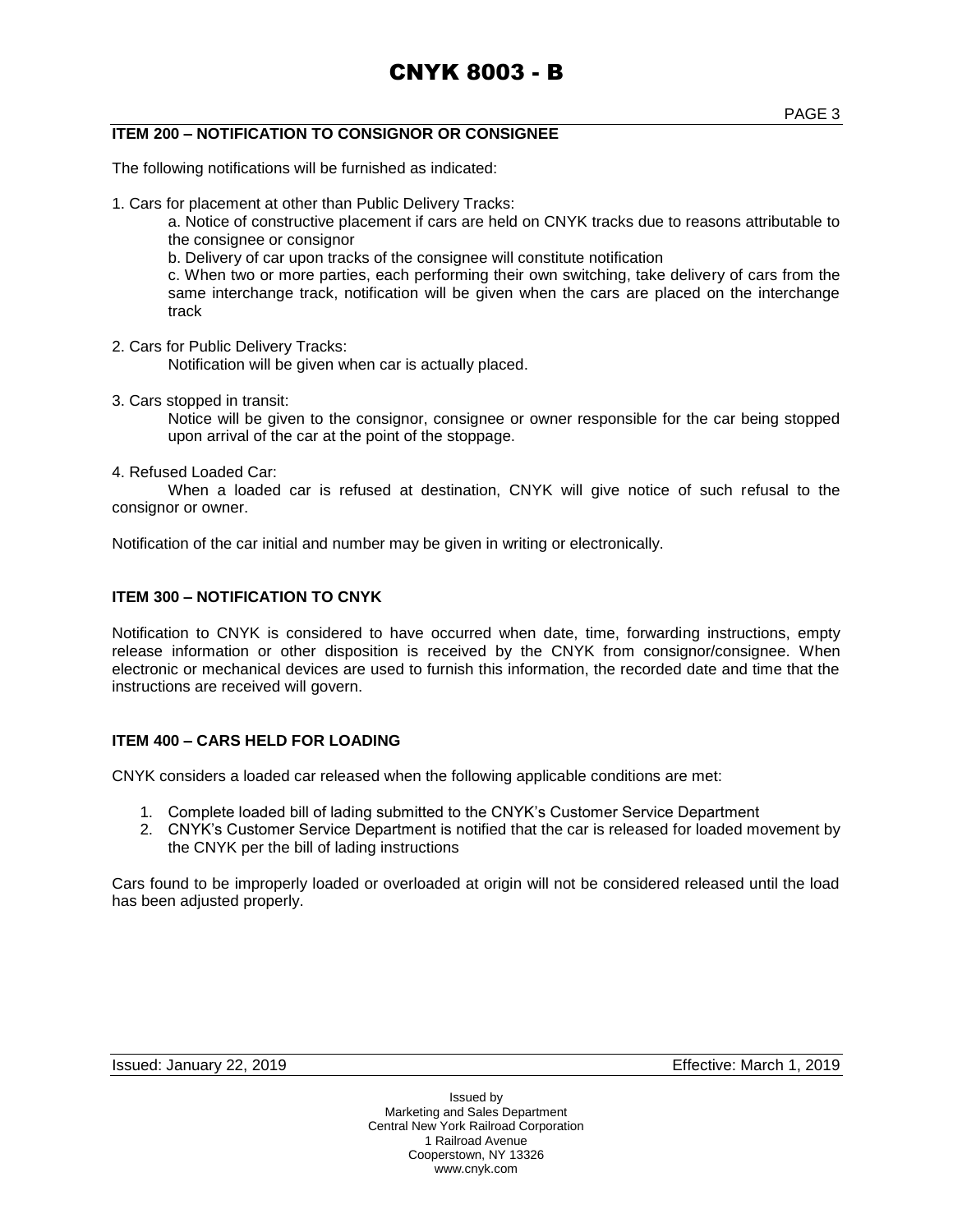#### **ITEM 500 – CARS HELD FOR COMPLETE UNLOADING**

CNYK considers an empty car released when the following applicable conditions are met:

- 1. Complete empty bill of lading submitted to the CNYK's Customer Service Department when applicable
- 2. CNYK's Customer Service Department notified that the car is released for empty movement by the CNYK per applicable the bill of lading instructions
- 3. When the same car is unloaded and reloaded, empty release information must be furnished. If not furnished, demurrage or storage will continue until complete forwarding instructions are received.
- 4. Blue flags are down and track is otherwise clear for car to be pulled.
- 5. Any derails controlled by the customer have been removed

#### **ITEM 600 – FREE TIME FOR DEMURRAGE AND STORAGE**

Free time for demurrage begins with the first 0001 hours after notification or placement of the rail car, whichever event occurs first.

Free time for storage begins with the first 0001 hours after notification or placement of the rail car, whichever event occurs first.

Forty-Eight (48) hours free time will be allowed for each car for loading and unloading.

#### **ITEM 700 – DEMURRAGE AND STORAGE CLAIMS**

In order to be allowed relief as indicated, a claim must be submitted to CNYK, in writing, by the last day of the calendar month following the month in which the bill was issued, stating fully the conditions for which relief is claimed.

Weather Interference – If operations of the consignor or consignee are disrupted due to earthquakes, tornadoes, hurricanes, floods or heavy snow, the demurrage directly chargeable thereto may be eliminated, provided the disruption exceeds two (2) days in duration.

Strike Interference – When it is impossible to load, unload, receive or make cars available to CNYK because of strike interference at the point where the loading or unloading is to be accomplished, demurrage days will be assessed at a rate of \$25 per day during the strike interference period, provided that:

- 1. The disruption lasts a minimum ten (10) days in duration during one calendar month.
- 2. The provisions of this item will not apply to:
	- a. Inbound cars when the waybills are dated four (4) days after the beginning of the strike interference.
	- b. Cars for loading, when ordered after the beginning and prior to the ending of strike interference.

Railroad Error – If through railroad error, demurrage charges are assessed, demurrage will be adjusted to the amount that would have accrued but for such error.

Issued: January 22, 2019 Effective: March 1, 2019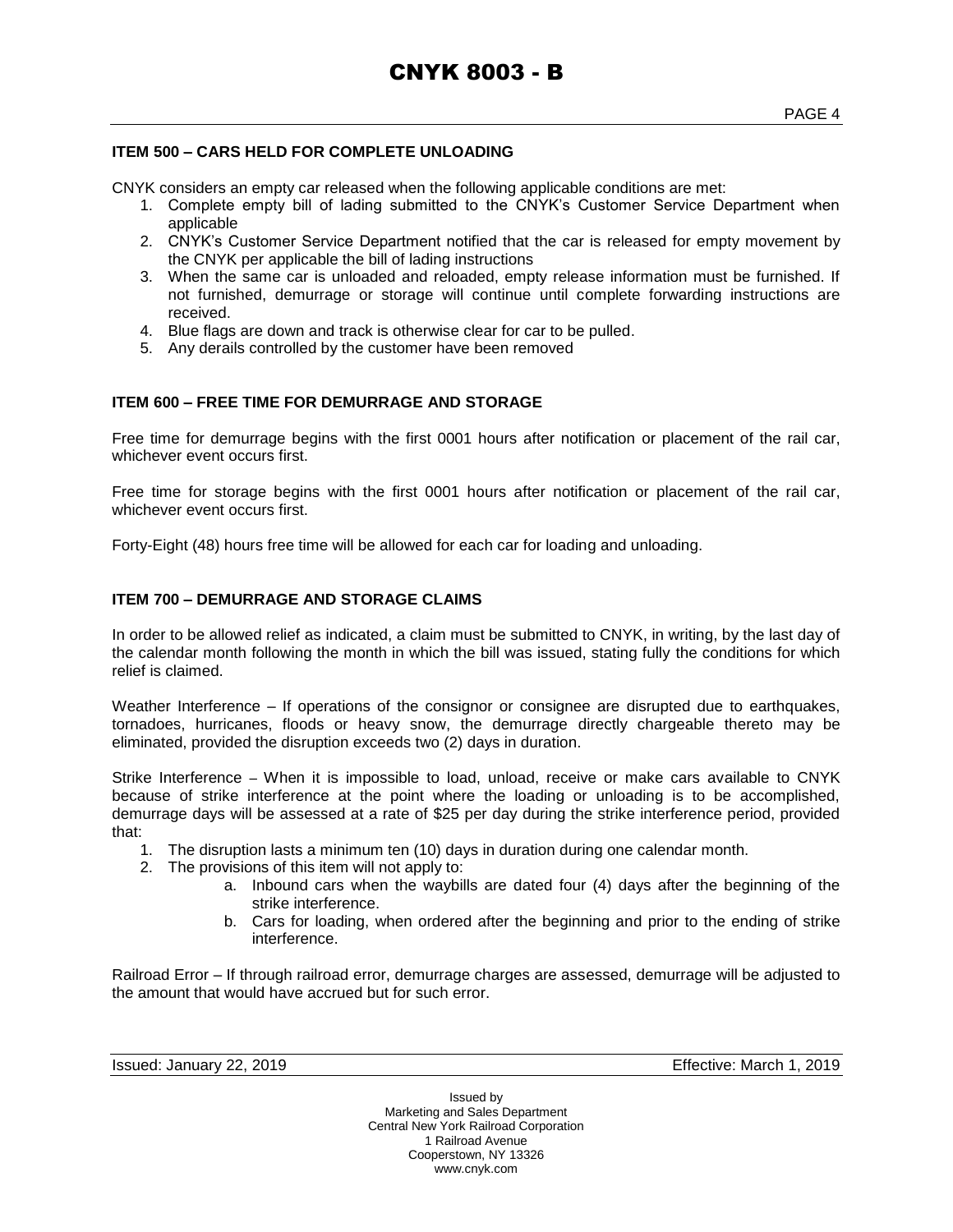### **ITEM 800 – STORAGE OF LOADED PRIVATE, NON-HAZARDOUS, CARS HELD ON RAILROAD TRACKS**

Private loaded cars held on railroad tracks awaiting placement on a customer's private siding or track are subject to storage charges.

- o Storage charges begin the next 0001 hours following constructive placement
- o Storage charges end at the date and time that the car is ordered for placement or the car is actually placed of the customer's siding

#### **ITEM 850 – TRACK OCCUPANCY CHARGES OF LOADED PRIVATE, NON-HAZARDOUS, CARS HELD IN A TRANSLOAD TERMINAL**

Private loaded cars held on railroad tracks within a transloading terminal operated on the CNYK are subject to track occupancy charges as contained in Item 975.

The transload terminals on the CNYK at which the track occupancy charges apply are:

o none at this time

Issued: January 22, 2019 Effective: March 1, 2019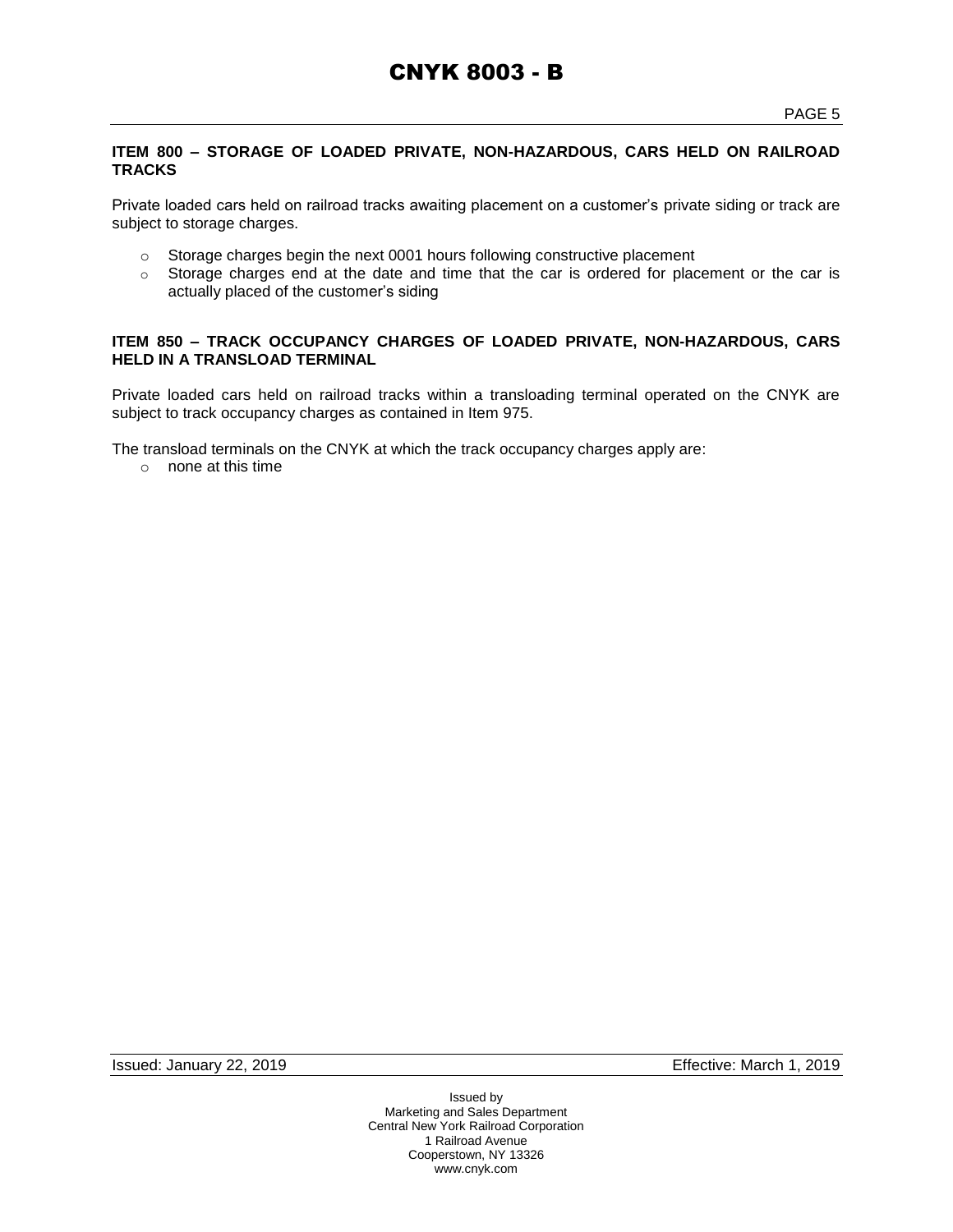#### **ITEM 900 – DEMURRAGE CHARGES**

- A. Demurrage charges for the loading and unloading of railroad marked and railroad-controlled private marked cars are \$70 per day for non-hazardous materials. Railcars containing hazardous materials will be charged \$90 per day.
- B. Credits are earned when a car is either loaded or unloaded and released within twenty-four (24) hours of placement. Additional credits will be earned for the following holidays: New Years Day, Memorial Day, Independence Day, Labor Day, Thanksgiving, Christmas Eve and Christmas. Credits do not carry over from one month to the next.

Computation:

- A. Time will be computed from the first 0001 hours after tender until the release.
- B. If the car is placed prior to the date for which it is ordered, time will be computed from the first 0001 hours after the order date until it is released.
- C. When the same car is unloaded and reloaded, time will be computed from the first 0001 hours after advice is received that the car is empty until the car is released.
- D. When the same car is unloaded and reloaded, empty release information must be furnished. If not furnished, demurrage will continue until forwarding instructions are received.

| Cars For  | Mon    | Tues   | Weds   | Thurs  | Fri    | Sat    | Sun    | Mon  | Tues | Weds | <b>Thurs</b> | Fri  | Sat  | Sun  |
|-----------|--------|--------|--------|--------|--------|--------|--------|------|------|------|--------------|------|------|------|
| Unloading | Placed | Free   | Free   | \$70   | \$70   | \$70   | \$70   | \$70 | \$70 | \$70 | \$70         | \$70 | \$40 | \$70 |
| Loading   | Placed | Free   | \$70   | \$70   | \$70   | \$70   | \$70   | \$70 | \$70 | \$70 | \$70         | \$70 | \$70 | \$70 |
| Unloading |        | Placed | Free   | Free   | \$70   | \$70   | \$70   | \$70 | \$70 | \$70 | \$70         | \$70 | \$70 | \$70 |
| Loading   |        | Placed | Free   | \$70   | \$70   | \$70   | \$70   | \$70 | \$70 | \$70 | \$70         | \$70 | \$70 | \$70 |
| Unloading |        |        | Placed | Free   | Free   | \$70   | \$70   | \$70 | \$70 | \$70 | \$70         | \$70 | \$70 | \$70 |
| Loading   |        |        | Placed | Free   | \$70   | \$70   | \$70   | \$70 | \$70 | \$70 | \$70         | \$70 | \$70 | \$70 |
| Unloading |        |        |        | Placed | Free   | Free   | \$70   | \$70 | \$70 | \$70 | \$70         | \$70 | \$70 | \$70 |
| Loading   |        |        |        | Placed | Free   | \$70   | \$70   | \$70 | \$70 | \$70 | \$70         | \$70 | \$70 | \$70 |
| Unloading |        |        |        |        | Placed | Free   | Free   | \$70 | \$70 | \$70 | \$70         | \$70 | \$70 | \$70 |
| Loading   |        |        |        |        | Placed | Free   | \$70   | \$70 | \$70 | \$70 | \$70         | \$70 | \$70 | \$70 |
| Unloading |        |        |        |        |        | Placed | Free   | Free | \$70 | \$70 | \$70         | \$70 | \$70 | \$70 |
| Loading   |        |        |        |        |        | Placed | Free   | \$70 | \$70 | \$70 | \$70         | \$70 | \$70 | \$70 |
| Unloading |        |        |        |        |        |        | Placed | Free | Free | \$70 | \$70         | \$70 | \$70 | \$70 |
| Loading   |        |        |        |        |        |        | Placed | Free | \$70 | \$70 | \$70         | \$70 | \$70 | \$70 |

#### **ITEM 910 – DEMURRAGE CHARGE CHART (Non-Hazardous Commodities)**

Issued: January 22, 2019 Effective: March 1, 2019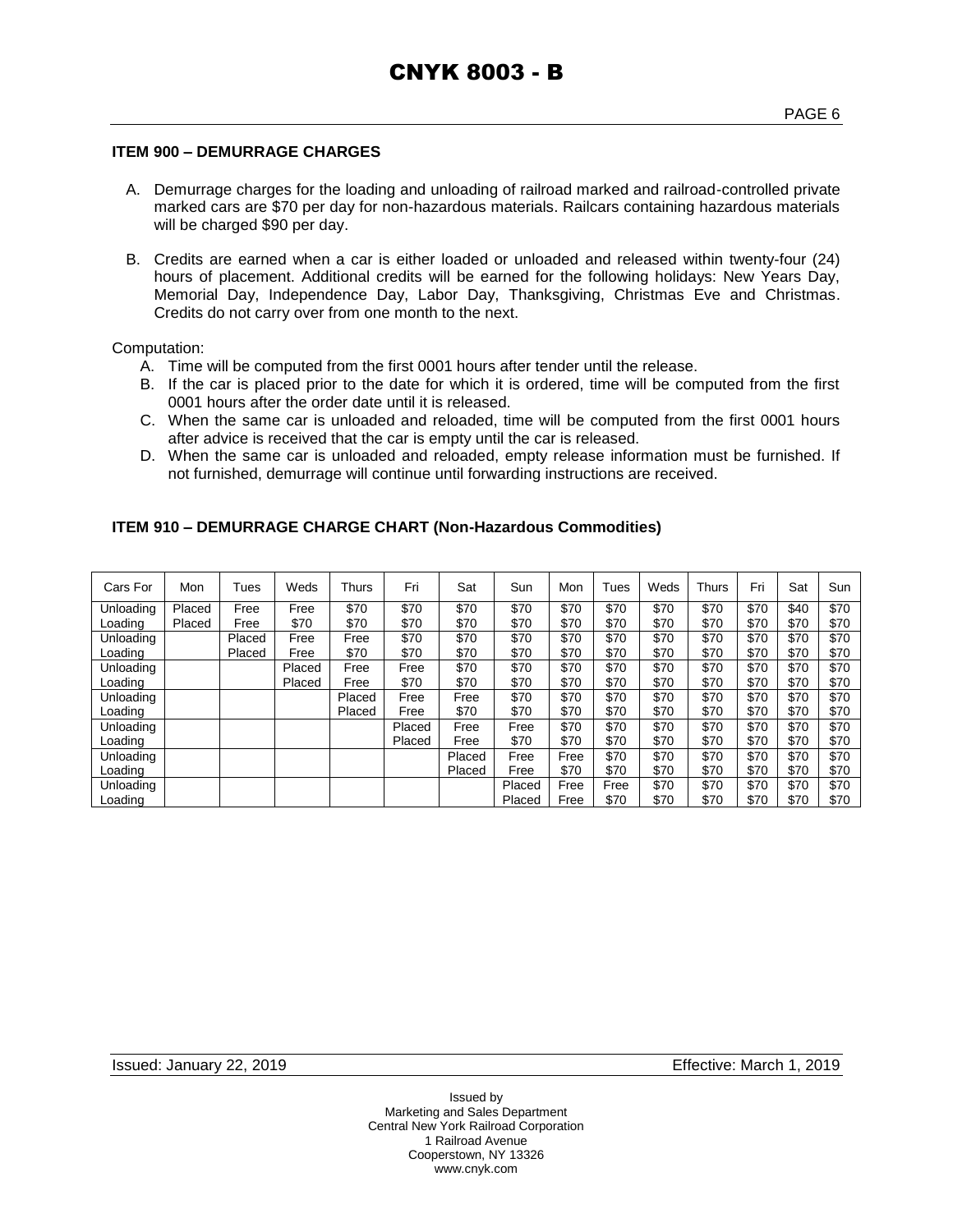#### **ITEM 950 – STORAGE CHARGES**

Storage charges on private cars held on railroad tracks prior to loading or unloading are \$70 per day. Private rail cars placarded as containing hazardous materials will be charged at a rate of \$90 per day. The CNYK does not charge storage or demurrage on private cars held on private tracks.

Credits, free days, will be earned for the following holidays: New Years Day, Memorial Day, Independence Day, Labor Day, Thanksgiving, Christmas Eve and Christmas. Credits do not carry over from one month to the next.

Storage time will be computed from the first 0001 hours after tender for placement until ordered for placement or actually placed.

#### **ITEM 960 – STORAGE CHARGE CHART (Non-Hazardous Commodities)**

| Cars For  | Mon    | Tues   | Weds   | Thurs  | Fri    | Sat    | Sun    | Mon  | Tues | Weds | <b>Thurs</b> | Fri  | Sat  | Sun  |
|-----------|--------|--------|--------|--------|--------|--------|--------|------|------|------|--------------|------|------|------|
| Unloading | Placed | Free   | Free   | \$70   | \$70   | \$70   | \$70   | \$70 | \$70 | \$70 | \$70         | \$70 | \$70 | \$70 |
| Loading   | Placed | Free   | \$70   | \$70   | \$70   | \$70   | \$70   | \$70 | \$70 | \$70 | \$70         | \$70 | \$70 | \$70 |
| Unloading |        | Placed | Free   | Free   | \$70   | \$70   | \$70   | \$70 | \$70 | \$70 | \$70         | \$70 | \$70 | \$70 |
| Loading   |        | Placed | Free   | \$70   | \$70   | \$70   | \$70   | \$70 | \$70 | \$70 | \$70         | \$70 | \$70 | \$70 |
| Unloading |        |        | Placed | Free   | Free   | \$70   | \$70   | \$70 | \$70 | \$70 | \$70         | \$70 | \$70 | \$70 |
| Loading   |        |        | Placed | Free   | \$70   | \$70   | \$70   | \$70 | \$70 | \$70 | \$70         | \$70 | \$70 | \$70 |
| Unloading |        |        |        | Placed | Free   | Free   | \$70   | \$70 | \$70 | \$70 | \$70         | \$70 | \$70 | \$70 |
| Loading   |        |        |        | Placed | Free   | \$70   | \$70   | \$70 | \$70 | \$70 | \$70         | \$70 | \$70 | \$70 |
| Unloading |        |        |        |        | Placed | Free   | Free   | \$70 | \$70 | \$70 | \$70         | \$70 | \$70 | \$70 |
| Loading   |        |        |        |        | Placed | Free   | \$70   | \$70 | \$70 | \$70 | \$70         | \$70 | \$70 | \$70 |
| Unloading |        |        |        |        |        | Placed | Free   | Free | \$70 | \$70 | \$70         | \$70 | \$70 | \$70 |
| Loading   |        |        |        |        |        | Placed | Free   | \$70 | \$70 | \$70 | \$70         | \$70 | \$70 | \$70 |
| Unloading |        |        |        |        |        |        | Placed | Free | Free | \$70 | \$70         | \$70 | \$70 | \$70 |
| Loading   |        |        |        |        |        |        | Placed | Free | \$70 | \$70 | \$70         | \$70 | \$70 | \$70 |

Issued: January 22, 2019 Effective: March 1, 2019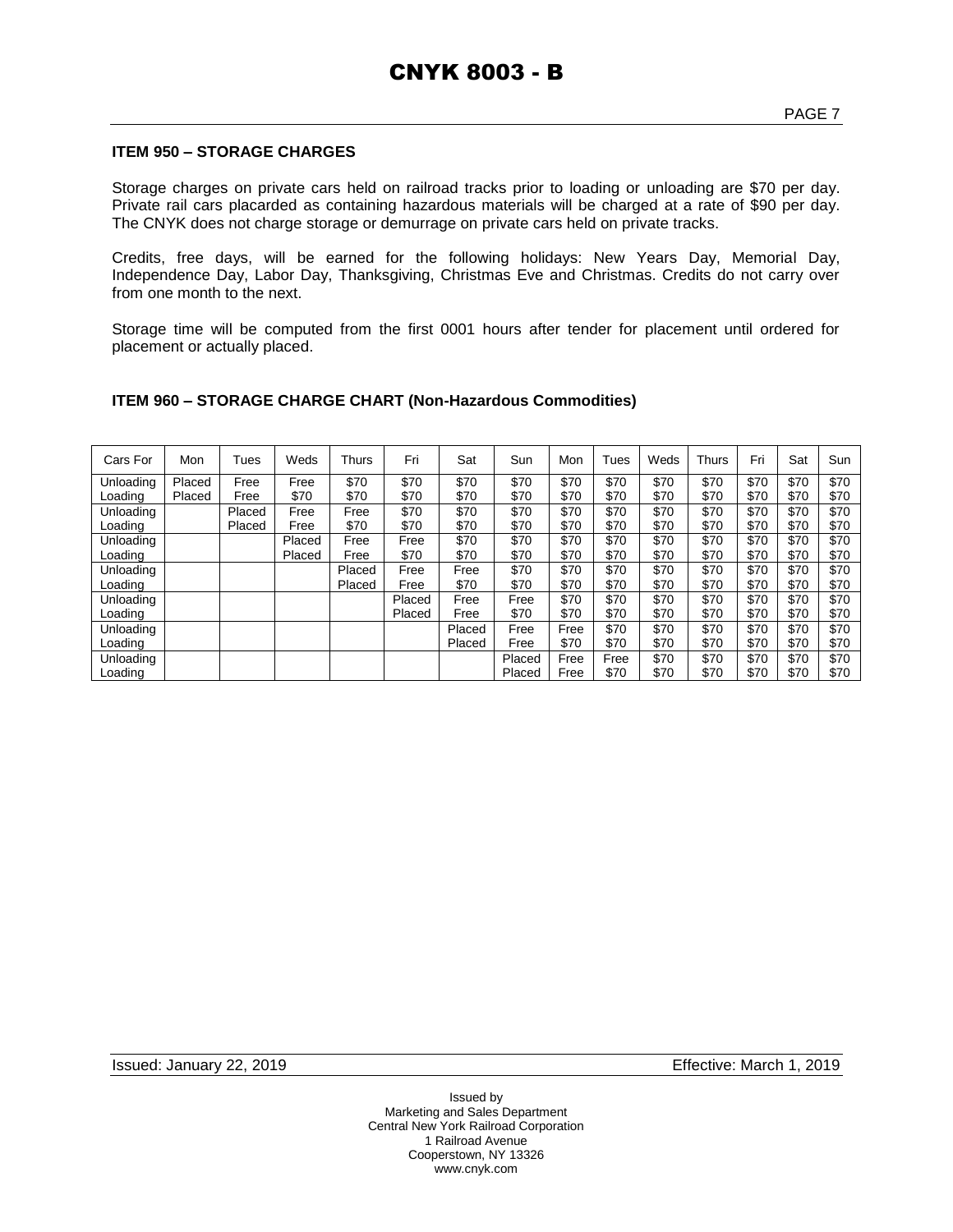#### **ITEM 975 – TRACK OCCUPANCY CHARGES**

Track occupancy charges, TOC, for the loading and unloading of private marked cars at the locations specified in Item 850 are as follows:

| Number of Days | TOC Charge (per day) |
|----------------|----------------------|
| 1 - 15         | No Charge            |
| 16 thru 30     | \$5.00               |
| 31 thru 45     | \$7.00               |
| 46 thru 75     | \$10.00              |
| 76 and over    | \$25.00              |

Standard demurrage charges as contained in this circular apply on railroad marked cars at the locations specified in Item 850.

Track occupancy charges will be computed from the first 0001 hours after tendered for placement until the car is released.

Issued: January 22, 2019 Effective: March 1, 2019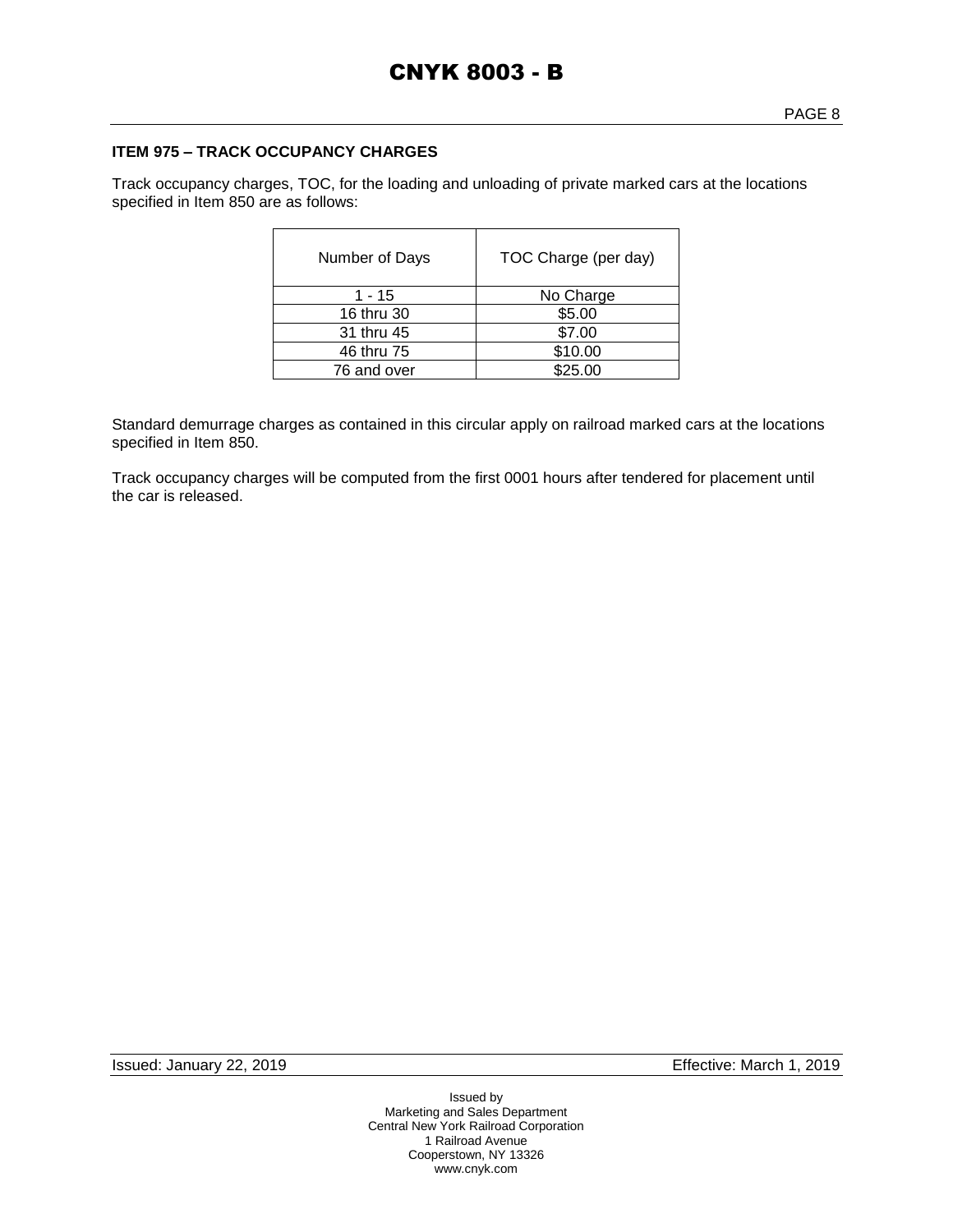#### **ITEM 1000 – GLOSSARY OF TERMS**

**Actual Placement –** When a car is placed in an accessible position for loading or unloading, or at a point designated by the consignor or consignee.

**Consignee** – The party to whom a shipment is consigned or the party entitled to receive the shipment.

**Consignor** – The party in whose name a car is ordered, or the party who furnishes forwarding instructions.

**Constructive Placement** – When a car cannot be actually placed due to any condition attributable to the consignee or consignor, including order-notify and in-bond shipments, such car will be held on CNYK's tracks and notice will be provided to the consignee or consignor that the car is held awaiting disposition instructions. Cars placed by CNYK on private or other than public delivery tracks, including lead tracks serving the consignee or consignor, will be considered constructively placed without notice.

**Credit** – A non-chargeable demurrage day. Credits may be earned when a car is released by the customer and is used to offset chargeable demurrage days.

**Demurrage Day** – A twenty-four (24) hour period (calendar day), or part thereof, commencing at 0001 hours subsequent to actual or constructive placement.

**Disposition** – Information, including forwarding instructions or release, that allows the railroad to either tender or release a car from the consignee's or consignor's account.

**Empty Release Information** – Advice provided by the customer to authorized personnel that a car is unloaded and available. This information must include the identity of the party furnishing the information as well as the car initial and number.

**Forwarding Instructions** – Shipping instructions provided at the point of loading that contain all of the necessary information to transport the shipment to its final destination.

**Lease Track** – Track assigned to a user through a written agreement. Lease tracks will be treated the same as private tracks.

**Loading** – The complete or partial loading of a car in conformity with loading and clearance rules and the furnishing of forwarding instructions.

**Loaded Car** – A car that is completely or partially loaded.

**Notification** – When required, written or verbal notification will be furnished to the parties entitled to receive notice that the car is available for loading, unloading or otherwise impacted by demurrage provisions.

**Order Date** – The date that the consignor requests empty cars to be furnished for loading.

**Private Car** – Car bearing other than railroad reporting marks that is not railroad controlled.

**Private Track** – Track that is not owned or leased by the railroad.

Issued: January 22, 2019 Effective: March 1, 2019